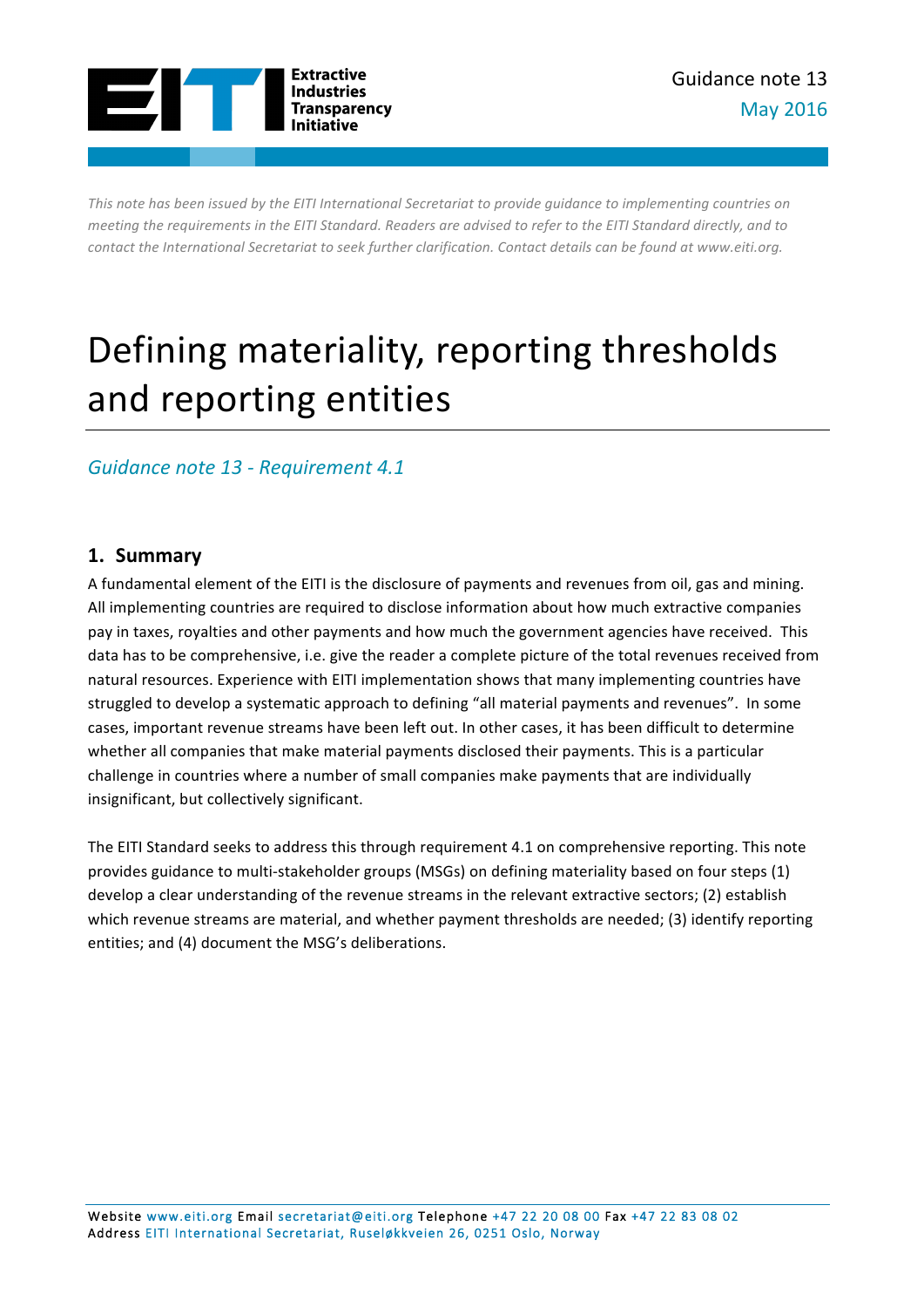EITI Requirement 4.1 relates to the comprehensive disclosure of taxes and revenues and the need to agree which payments and revenues are material and therefore must be disclosed.

**Requirement 4.1.a** further specifies that "in advance of the reporting process, the multi-stakeholder group is required to agree which payments and revenues are material and therefore must be disclosed, including appropriate materiality definitions and thresholds. Payments and revenues are considered material if their omission or misstatement could significantly affect the comprehensiveness of the EITI Report. A description of each revenue stream, related materiality definitions and thresholds should be disclosed. In establishing materiality definitions and thresholds, the multi-stakeholder group should consider the size of the revenue streams relative to total revenues. The multi-stakeholder group should document the options considered and the rationale for establishing the definitions and thresholds.

**Requirement 4.1.b** lists the revenue streams that are typically found in the extractive sector and should be disclosed as part of the EITI process.

**Requirement 4.1.c** outlines the requirements related to identifying reporting entities: "Implementing countries must provide a comprehensive reconciliation of government revenues and company payments, including payments to and from state owned enterprises, in accordance with the agreed scope. All companies making material payments to the government are required to comprehensively disclose these payments in accordance with the agreed scope. An entity should only be exempted from reporting if it can be demonstrated that its payments and revenues are not material. All government entities receiving material revenues are required to comprehensively disclose these revenues in accordance with the agreed scope".

**Requirement 4.1.d** provides details on the need for full government disclosure: "Unless there are significant practical barriers, the government is additionally required to provide aggregate information about the amount of total revenues received from each of the benefit streams agreed in the scope of the EITI Report, including revenues that fall below agreed materiality thresholds. Where this data is not available, the Independent Administrator should draw on any relevant data and estimates from other sources in order to provide a comprehensive account of the total government revenues".

Source: EITI Standard, p. 23-24.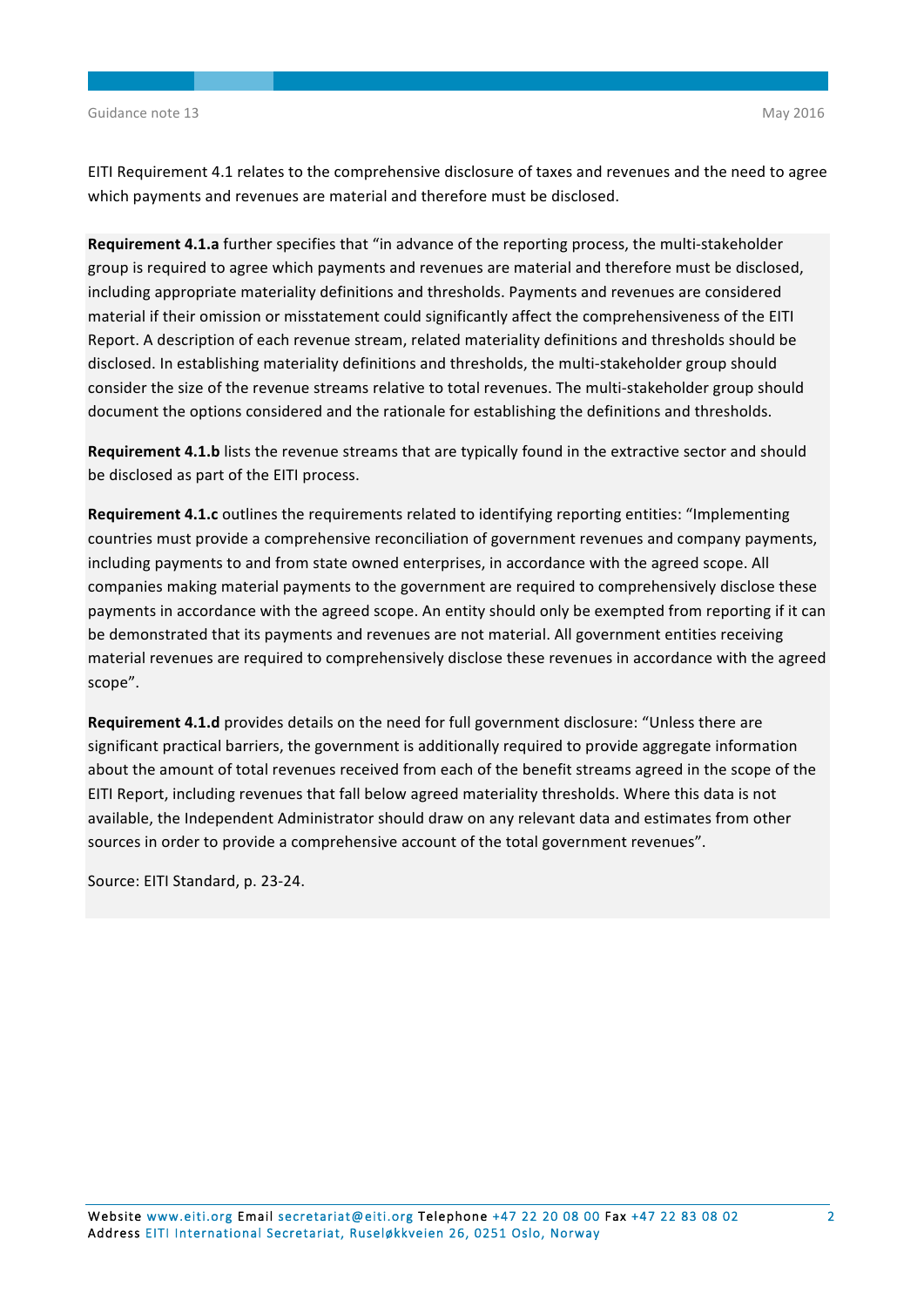# **2. Guidance**

The EITI International Secretariat recommends a series of steps for MSGs to address materiality:

#### **Step 1** - Develop a clear understanding of the revenue streams in the extractive sector

The MSG is advised to review and gain an understanding of what taxes, fees and other payments extractive companies are required to make to the government. Typical revenue streams include royalties, corporate income tax, production share, dividends, bonuses and fees. These payments may be constitutionally mandated, required by national or local legislation or regulation, or set out in a license or contract. While the largest payments are commonly made by companies that are in the production phase, the MSG will need to consider payments made at all stages of the production cycle. The MSG should pay particular attention to the revenue streams listed in requirement 4.1.b. The MSG may wish to consider relevant laws, regulations and model contracts and consult relevant ministries, tax collecting entities, and extractive companies in order to gather a complete picture of all existing revenue flows. In some cases, it may be helpful to map out these revenue streams in a flow chart illustrating which government entities collect the various revenue streams:



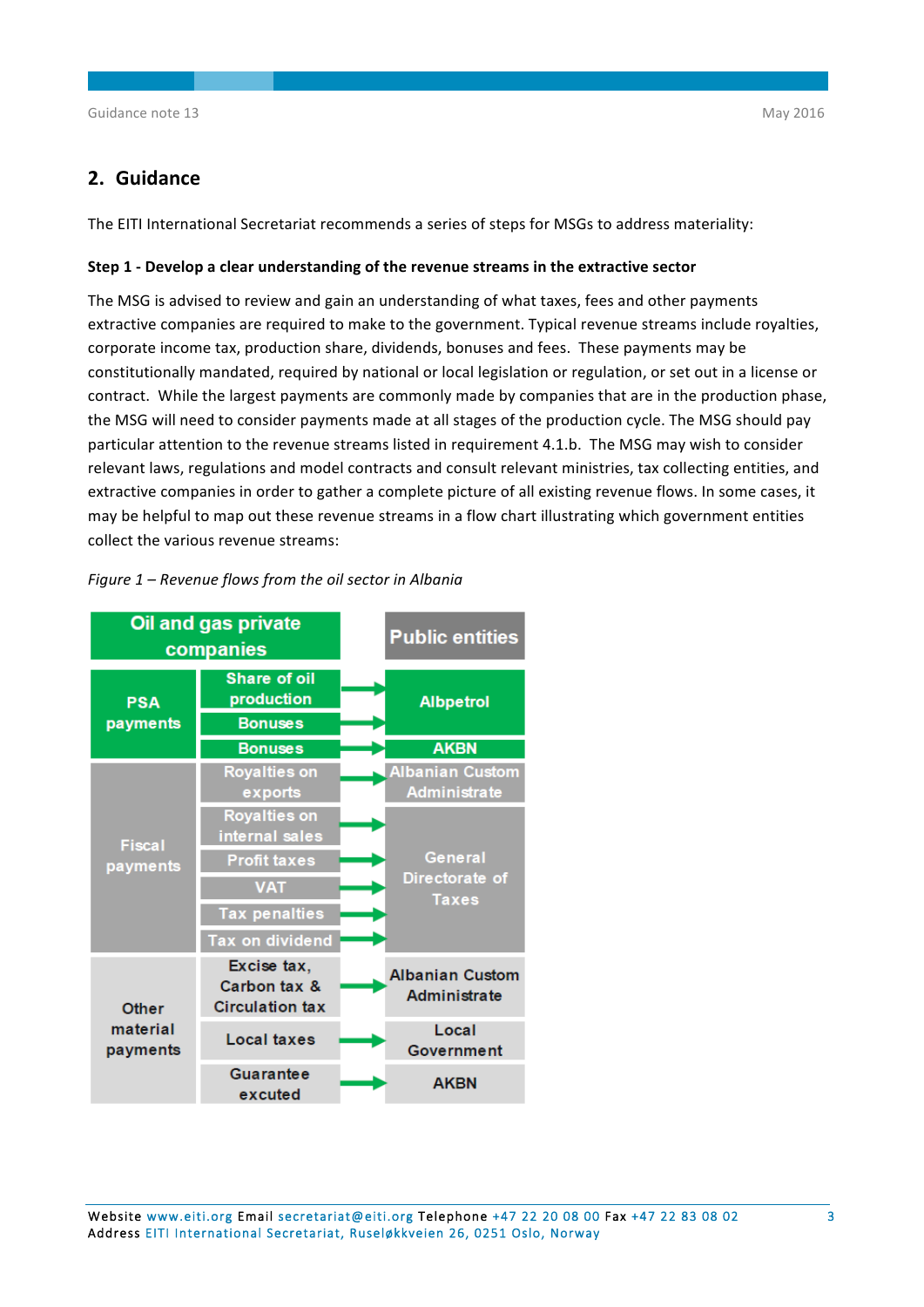

*Figure 2* – Revenue flows from the extractive sector in Côte d'Ivoire

In addition, the MSG will need to consider whether benefit streams such as revenues from sale of the state's share of production or other revenues collected in-kind (4.2), infrastructure provisions and barter arrangements  $(4.3)$ , social expenditures  $(6.1)$ , and transportation revenues  $(4.4)$  exist and whether they are material. In defining materiality, the MSG is advised to consider the guidance notes produced by the International Secretariat for each of these issues.

#### **Step 2 – Establish which revenue streams are material and whether materiality thresholds are needed**

In accordance with requirement 4.1.a, "payments and revenues are considered material if their omission or misstatement could significantly affect the comprehensiveness of the EITI Report.... In establishing *materiality definitions and thresholds, the MSG should consider the size of the revenue streams relative to total revenues"*. Once the MSG has identified all the existing revenue streams in the sector, a useful starting point for determining materiality is to calculate the share of total revenues from extractive industries that each revenue stream represents. In order to do so, the MSG may wish to review revenue data from relevant ministries and tax collecting entities, previous EITI reports, and other available information with a view to identify the most material revenue streams (see example of Indonesia in figure 3 below). A revenue stream should only be excluded if the MSG can justify that it is not material. In accordance with requirement 4.1.a, a description of the material revenue streams should be included in the EITI report.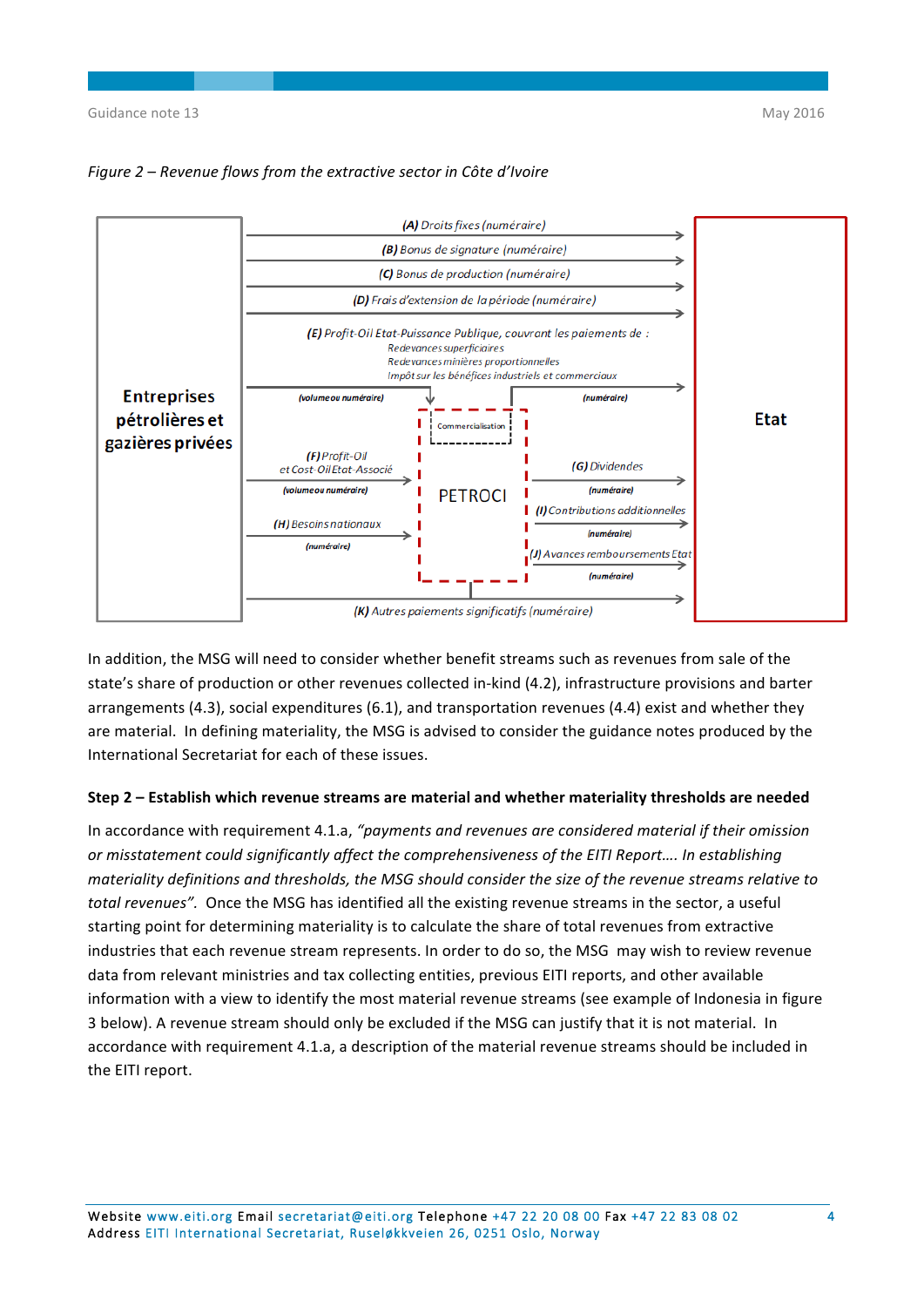| Figure 3 – Establishing the materiality of extractive industry revenue streams in Indonesia |  |
|---------------------------------------------------------------------------------------------|--|
|---------------------------------------------------------------------------------------------|--|

| <b>REVENUE STREAMS</b>       |                                 | % of total Oil and |                         | % of total Oil and | Y/N Reconciled in EITI                   |  |
|------------------------------|---------------------------------|--------------------|-------------------------|--------------------|------------------------------------------|--|
|                              | 2012 (IDR)<br><b>Gas sector</b> |                    | 2013 (IDR)              | <b>Gas sector</b>  | 2012/2013 report                         |  |
| <b>NON - TAX REVENUE</b>     |                                 |                    |                         |                    |                                          |  |
| Revenue from Oil production  | 144,717,087,022,468             | 45.00              | 135, 329, 234, 847, 290 | 41.46              | Yes                                      |  |
| Revenue from Gas production  | 61.106.427.615.761              | 19.00              | 68,300,185,200,293      | 20.92              | Yes                                      |  |
| Revenue from DMO             | 12,339,481,343,731              | 3.84               | 12,941,088,975,472      | 3.96               | Yes                                      |  |
| Signature bonus              | 162,411,318,000                 | 0.05               | 176.740.500.000         | 0.05               | Yes                                      |  |
| Production bonus             | 3,750,000                       | 0.00               | 17,500,000              | 0.00               | Yes                                      |  |
| <b>TAX REVENUE</b>           |                                 |                    |                         |                    |                                          |  |
| l Oil Income Tax             | 32,976,020,386,273              | 10.25              | 32, 363, 301, 224, 444  | 9.91               | Yes                                      |  |
| <b>Gas Income Tax</b>        | 50.484.720.419.499              | 15.70              | 56.384.134.954.761      | 17.27              | Yes                                      |  |
| Land and Building Tax        | 19.793.314.708.579              | 6.16               | 20.940.660.552.311      | 6.41               | Unilaterally reported by<br>DG of Budget |  |
| Value Added Tax              |                                 | $< 1\%$            | ۰                       | $< 1\%$            | Unilaterally reported by<br>DG of Budget |  |
| Other local taxes and levies | $\overline{\phantom{a}}$        | $< 1\%$            | ۰                       | $< 1\%$            | Unilaterally reported by<br>DG of Budget |  |
| <b>Total OIL and GAS</b>     | 321,579,466,564,311             |                    | 326,435,363,754,571     |                    |                                          |  |

# Table 3.1-1 Revenues from Oil and Gas79

Having established what the material revenue streams are, the MSGs should consider whether **thresholds** for company disclosures are necessary (requirement 4.1.c). Where the sector is relatively small, full **company disclosure** may be feasible. Full company disclosure means that all payments within the scope of the agreed material revenue streams would be disclosed regardless of the size of the payment. In other words, all companies that contribute towards the revenue streams identified as material will be required to participate in the reporting process.

In some cases, for example in countries where there is a large number of small companies it may not be feasible with full company disclosure (see case study on Tanzania). In such cases, the MSG should consider establishing a threshold determining which companies should be required to report .The MSG may wish to consider a cost / benefit analysis in determining whether full company disclosure is feasible or whether thresholds are needed. There are several options for establishing thresholds for company disclosures:

a) Set an aggregate payment threshold based on the total payments made by a company. For example: "Any company making total payments (within the scope of the agreed material revenue streams) in excess of \$50 000 is considered material and should report all payments regardless of the size of the individual payments". Figure 4 gives an example of options for aggregate payment thresholds showing the percentage of revenues that would be covered using different payment threshold scenarios, and the number of corresponding reporting companies.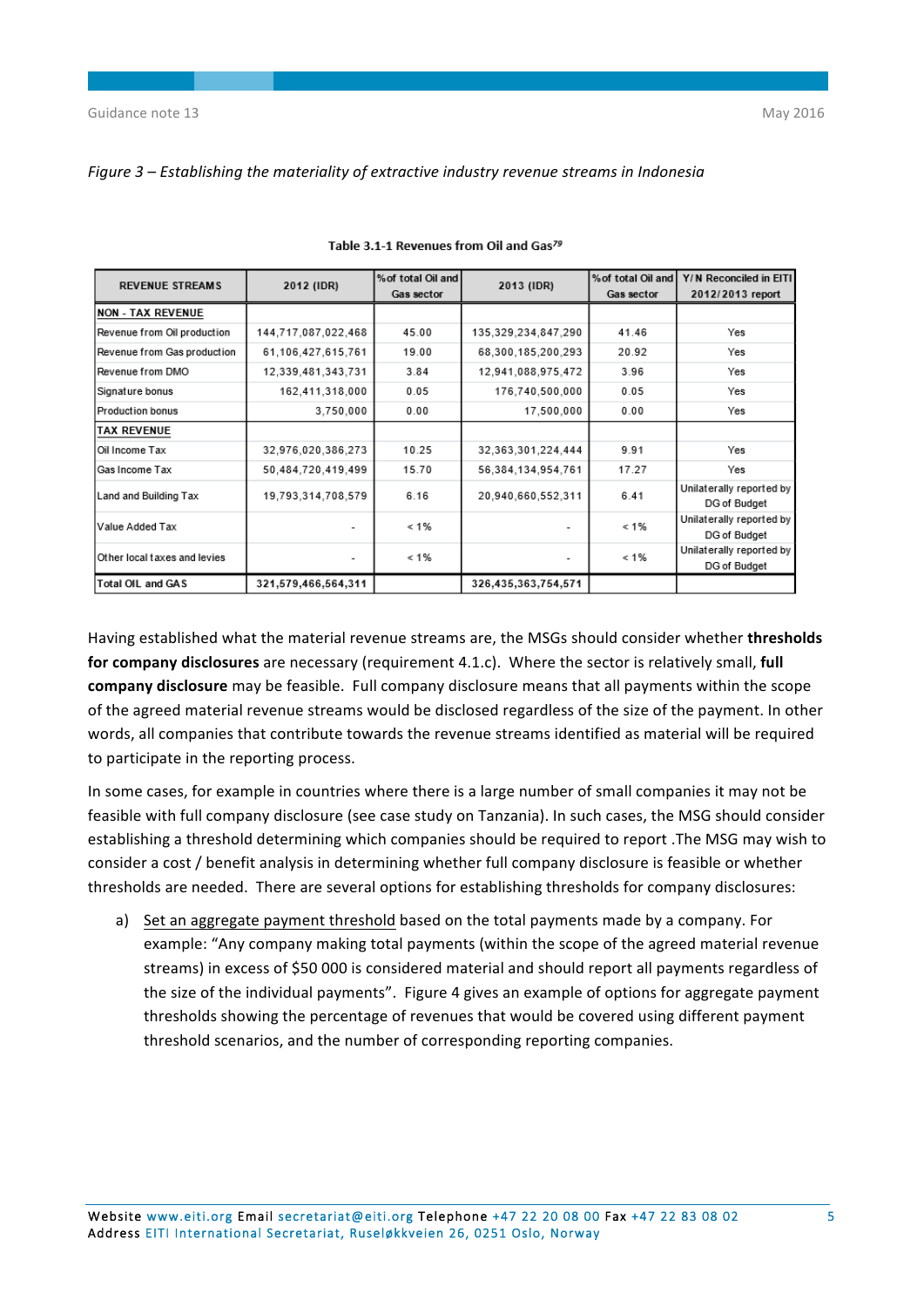| <b>Threshold</b>                          | Number of<br>companies | Revenue collected by<br><b>ZRA</b><br>(Million ZMK) | Weight / total<br>collected<br>revenue | <b>Cumulative</b><br>weight |
|-------------------------------------------|------------------------|-----------------------------------------------------|----------------------------------------|-----------------------------|
| Amount > 100 billion ZMK                  | 4                      | 1,309,695                                           | 79.14%                                 | 79.14%                      |
| 10 Billion ZMK < Amount < 100 billion ZMK | 6                      | 287,751                                             | 17.39%                                 | 96.53%                      |
| 1 Billion ZMK < Amount < 10 billion ZMK   | 14                     | 50.452                                              | 3.05%                                  | 99.58%                      |
| 0.5 Billion ZMK < Amount < 1 billion ZMK  | 6                      | 4,255                                               | 0.26%                                  | 99.83%                      |
| Amount < 0.5 billion ZMK                  | 43                     | 2,733                                               | 0.17%                                  | 100.00%                     |
| Total                                     | 73                     | 1,654,886                                           | 100%                                   |                             |

### *Figure 4 – Options for aggregate payment thresholds in Zambia*

b) Set disaggregated payment thresholds – this approach employs the same rationale as above, but sets different thresholds for each of the material revenue streams. For example: "Any company paying corporate taxes greater than \$10 000 or royalties greater than \$5 000 or dividends greater than \$10 000, or license fees greater than \$1000 is required to report" The MSG should establish whether the entities that meet this test should disclose all payments, or just the payments that are material<sup>1</sup>.

The MSG should review and adjust the thresholds for each reporting cycle.

The EITI Standard requires that the government fully discloses all revenues from the extractive sector. In accordance with requirement 4.1.d "*unless there are significant practical barriers, the government is* additionally required to provide aggregate information about the amount of total revenues received from each of the benefit streams agreed in the scope of the EITI Report, including revenues that fall below agreed materiality thresholds. Where this data is not available, the Independent Administrator should *draw* on any relevant data and estimates from other sources in order to provide a comprehensive account of the total government revenues". This means that while the MSG may agree to establish payment thresholds for company disclosures, the government should on the other hand disclose the total revenues received, including the revenues from any company payments that fall below the materiality threshold. As additional revenues from companies below the threshold cannot be reconciled, the MSG may wish to include information about these additional revenues in an annex to the EITI report or simply specify in the EITI report how much the government collected from the companies that did not meet the materiality threshold. The case study from Tanzania illustrates how this works in practice:

 $1$  For example, If company XYZ paid \$20 000 in royalties and \$5000 in dividends and the threshold for both these streams is set at \$10 000, the MSG should clearly agree whether the company should disclose all payments (the royalties and the dividends) or just those payments above the agreed threshold (in this example, just the royalties).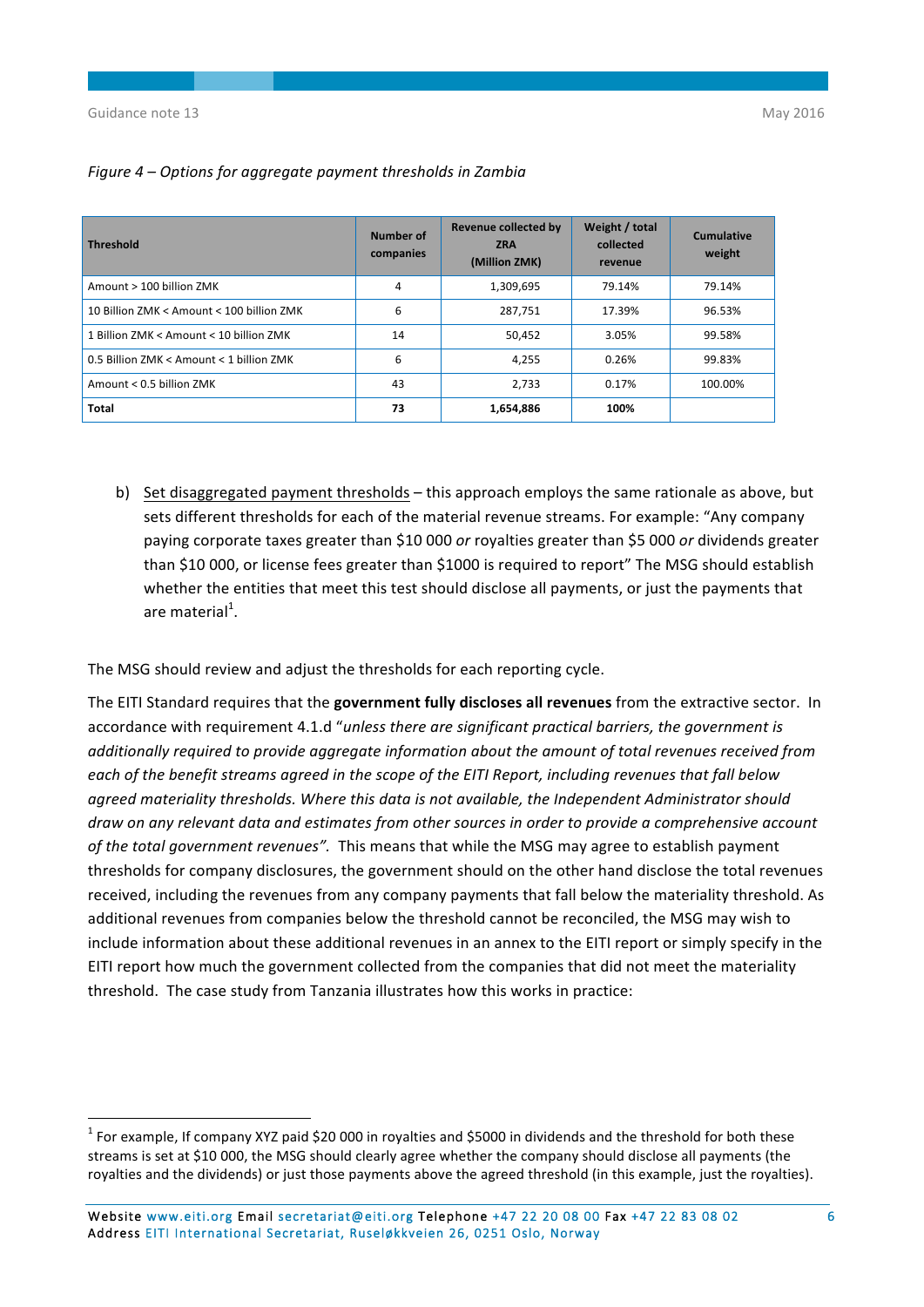#### **Identifying material revenue streams and reporting entities in Tanzania**

The TEITI-MSG conducted a scoping study in November 2011 to establish which revenue streams were material, and consequently which companies and government entities should be covered in their 2009/2010 EITI Report. Having reviewed data provided by the Ministry of Energy and Minerals, Tanzania Petroleum Development Corporation, Tanzania Revenue Authority, and Tanzania Mineral Audit Agency as well as relevant laws and regulations, the MSG agreed that 19 revenue streams were material. According to the data provided by the government agencies, a total of 269 companies made payments to the government in financial year 2009/2010. The MSG considered several options for materiality thresholds:

| <b>Threshold</b>                                 | Number of<br>companies | Revenue collected<br>by TRA &MEM<br>(TZS) | Weight / total<br>collected revenue | <b>Cumulative weight</b> |
|--------------------------------------------------|------------------------|-------------------------------------------|-------------------------------------|--------------------------|
| Amount > 25 billion TZS                          | 5                      | 169,124,400,835                           | 59.00%                              | 59.30%                   |
| 10 Billion $TZS <$ Amount $<$ 25<br>billion TZS  | 5                      | 91,323,909.211                            | 32.00%                              | 91.30%                   |
| 2 BillionTZS < Amount < 10 billion<br><b>TZS</b> | 6                      | 20,568,461,141                            | 7.20%                               | 98.50%                   |
| 0.2 Billion TZS < Amount < 2 billion<br>TZS      |                        | 2,670,309,736                             | 0.90%                               | 99.40%                   |
| $Amount < 0.2$ billionTZS                        | 247                    | 1,752,458,102                             | 0.60%                               | 100.00%                  |
| Total                                            | 269                    | 285,439,539,024                           | 100%                                |                          |

#### Table 6(a) Threshold Scenarios:

Having considered these options, the MSG decided that a payment threshold of TzS 200 million would ensure that all material payments and revenues would be captured. As illustrated in the table above, the payment threshold ensured that 99.4% of the revenues from the extractive sector would be covered. A total of 23 companies made payments equal to or exceeding this threshold, and were thus asked to participate in the reporting exercise. The 247 companies below the threshold were not asked to participate, but the government disclosed the revenues received from these companies in an annex to the EITI Report, thus ensuring full government disclosure.

As illustrated in figures 5 and 6, the 2011 EITI Report from Cameroon also includes disclosures of revenues received by the government from mining companies that did not meet the threshold: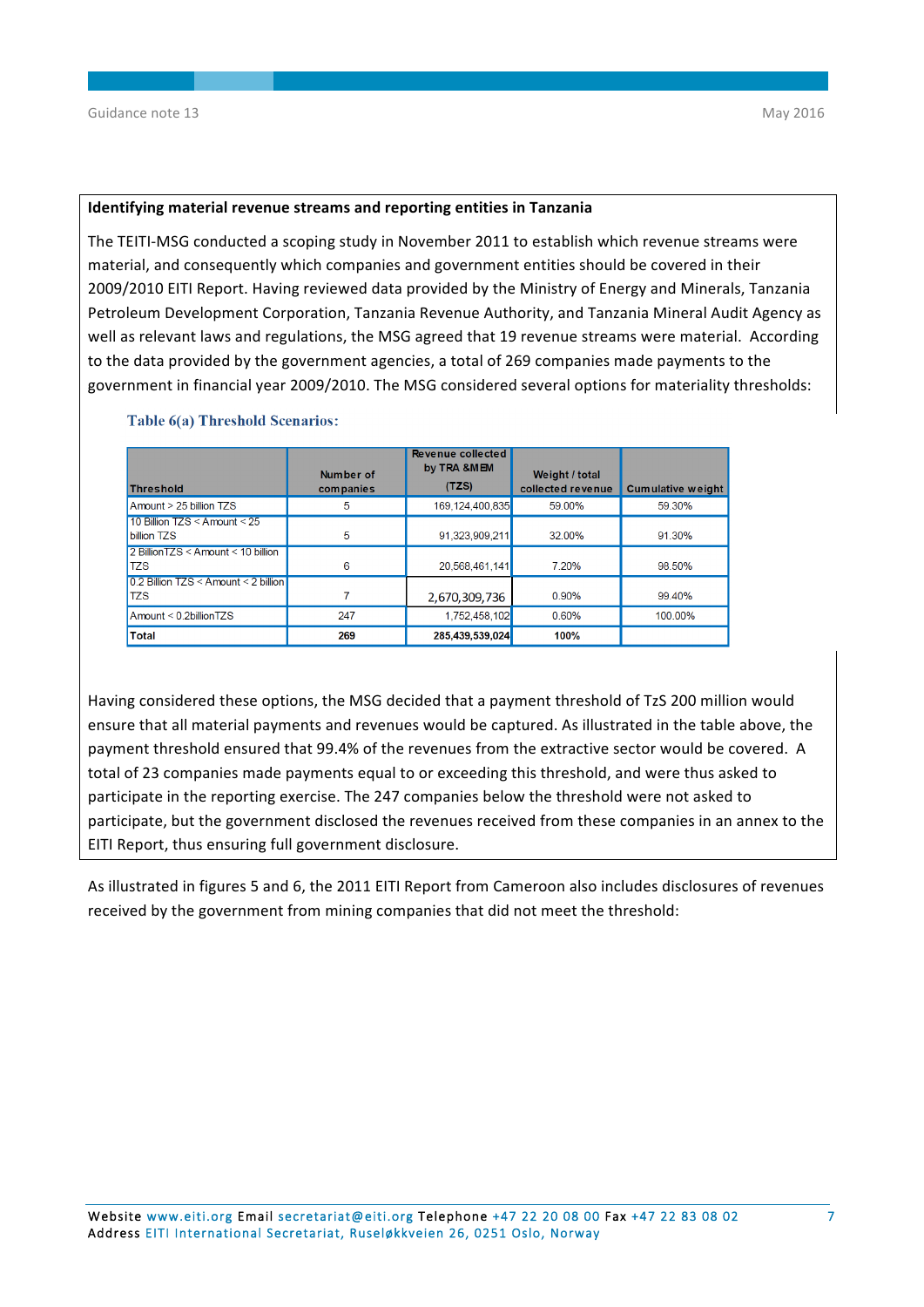#### *Figure* 5 – List of mining companies below the materiality threshold

The remaining mining companies and artisanal operators identified in Cameroon which contribute lower than the materiality threshold of FCFA 55 million, were selected for the reconciliation scope on the basis of unilateral declaration of Government Agencies in accordance with EITI Requirement 11-b. Our sample (apart from artisanal operators) included 109 companies (71 mining companies and 38 quarry companies) as listed below:

| N۰ | Company name                     |     | N° Company name                  |
|----|----------------------------------|-----|----------------------------------|
|    | AFKO CEMENT PRODUCTION           | 56  | HARVEST MINING CORPORATION SA    |
| 2  | AFRICAN AURA RESOURCES Sarl      | 57. | <b>HDS Cameroun Sarl</b>         |
| 3. | AK MINING AND SHIPING COMPANY    | 58. | IMPERIAL MINING AND REFINING Ltd |
| 4  | ALL BRIGHT MINING RESOURCES S.A. | 59. | <b>INVEST - AFRICA PIC</b>       |
| 5  | ARAB CONTRACTOR                  | 60  | <b>KETCH</b>                     |
| 6  | <b>AUCAM Sarl</b>                | 61  | KOREA & CAMEROON MINING INC.     |
| 7  | AYISSI NGABA Jean S/C            | 62  | KUKAMA DIAMONDS CAMEROON Ltd (*) |
| 8  | <b>BATCHANDJI Pascal</b>         |     | 63 L.C.C.                        |
| 9  | BAZA Sarl (*)                    | 64  | LD.C.                            |
| 10 | <b>BEIG3 Sarl</b>                | 65. | LES CARRIERES DU LITTORAL        |

*Figure* 6 – Disclosure of government revenues from mining companies below the materiality threshold

Total payment flows reported unilaterally by Government as received from mining companies not included in the scope of conciliation (unreconciled) amount to FCFA 324.996.114 detailed by company as follows:

| Company                                           | <b>Flat fees</b>         | <b>Land royalties</b>    | <b>Ad Valorem</b><br>Tax | <b>Extraction</b><br>Tax | <b>Customs</b><br>duty | <b>Total</b> |
|---------------------------------------------------|--------------------------|--------------------------|--------------------------|--------------------------|------------------------|--------------|
| AFRICA AURA                                       | 1482 250                 | -                        | ۰                        | $\overline{\phantom{0}}$ | 3513036                | 4 995 286    |
| AK MINING                                         | $\overline{\phantom{0}}$ | ٠                        | 8 502 480                | $\overline{\phantom{a}}$ | ٠                      | 8 502 480    |
| <b>MINING</b><br>C&K<br>æ.<br>AК<br><b>MINING</b> | $\overline{\phantom{0}}$ | $\overline{\phantom{0}}$ | 6 640 680                | $\overline{\phantom{0}}$ | 34 164 794             | 40 805 474   |
| AK MINING & XING<br><b>RONG</b>                   | $\overline{\phantom{a}}$ | -                        | 4 502 744                | $\overline{\phantom{a}}$ | ٠                      | 4 502 744    |
| AK MINING C&K<br><b>IMPERIAL MIN</b>              | $\overline{\phantom{0}}$ | -                        | 4 375 440                | $\overline{\phantom{0}}$ |                        | 4 375 440    |

#### **Step 3 – Identify reporting entities**

Having established a definition of materiality and whether reporting thresholds are needed, the MSG should identify the companies that make payments in accordance with the agreed materiality definition (and thresholds, where applicable) as well as the government entities receiving these revenues (requirement 4.1.c). The MSG is advised to first consider asking the main tax collecting entities to provide a list of companies that meet the materiality criteria. The MSG might wish to cross check the list of identified companies against cadastres, similar registers of extractive industry license holders, the list of companies participating in previous EITI reporting processes, etc.

In some cases it may not be feasible, i.e. for confidentiality reasons or lack of reliable data, for the government to disclose this information to the MSG. In such cases, the MSG might decide that reporting